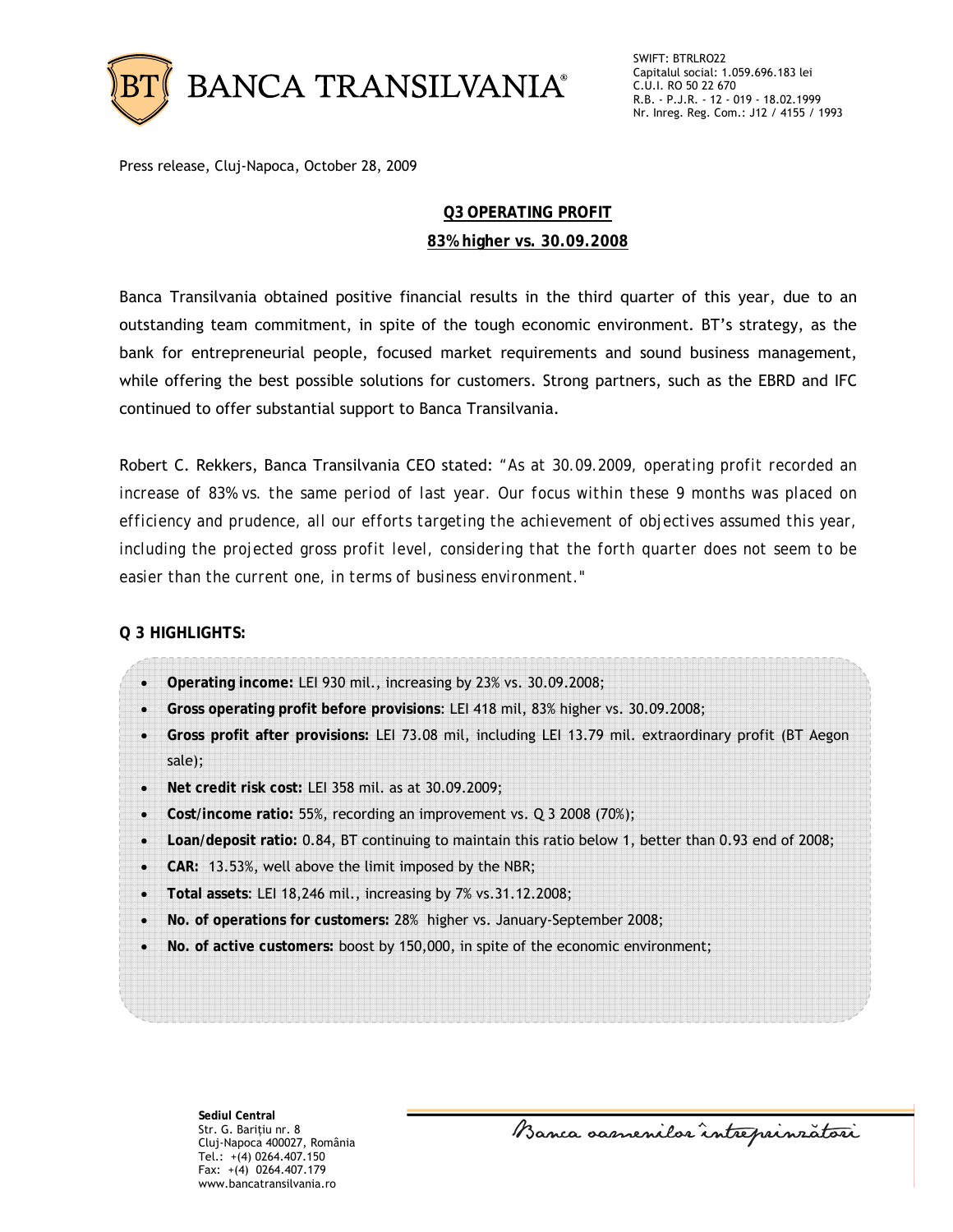**Banca Transilvania total assts** reached LEI 18,246 mil., as at 30.09.2009, a 7% increase in 9 months; **loan/deposit ratio** as at 30.09.2009 remained below 1, notably at 0.84, proving once again the bank's **excellent liquidity** and its strong position in terms of deposits (up by 15% in 2009) raised from the domestic market. Banca Transilvania's investments in treasury bills grew to LEI 3.2 billion, boost encouraged by repo transactions. **CAR** recorded a comfortable level of 13.53%, which is well above the 8% minimum required by the NBR.

**BT's loan portfolio,** denominated mainly in lei, kept a stable structure, with less than 4% exposure to the real estate sector. Total loan volume reached LEI 11,659 mil., as at 30.09.2009 with the following breakdown: 57.40% company loans, 42.60% individuals.

**Outstanding loan provisions** grew by 151% in Q3, based on a risk management strategy well-adapted to the current economic environment. **The net credit risk cost** attained LEI 358 mil. as at 30.09.2009**.** Non-performing loans (more than 90 days overdue) stood for 3.95% of the total loan portfolio, end of September 2009.

**Operating profit** was 83% higher than in the previous year, mounting from LEI 228 mil to LEI 418 mil. **Operating income** levelled LEI 930 mil. as at 30.09.2009, being 23% higher than in the same period of 2008. Such growth was particularly determined by the uplift of income from financial operations and interest.

**The number of client operations** during 9 months of 2009 went up by 28% vs. 9 months in 2008. The operational growth is well supported by the card segment, which recorded a transaction increase of 36% in operations, as compared to January-September 2008. As a result, **direct operating income**  grew by 15% as at 30.09.2009, BT's policy being to maintain an appropriate level of charges.

Rigorous cost control remains one of BT's priorities; cost/income ratio of 55% recording an improvement vs. 30.09.2008 (70%) and H1 2009 (62%). **Operating expenses decreased** to LEI 512 mil. as at 30.09.2009 against LEI 527 mil. as at 30.09.2008.

The bank's activity and results were assessed by Fitch, which maintained BT's rating at **"BB-", with stable outlook**. Also, the reports from the supervisory authority were favourable regarding BT's business behaviour.

> **Sediul Central**  Str. G. Bariţiu nr. 8 Cluj-Napoca 400027, România Tel.: +(4) 0264.407.150 Fax: +(4) 0264.407.179 www.bancatransilvania.ro

Banca samenilor intreprinzatori

2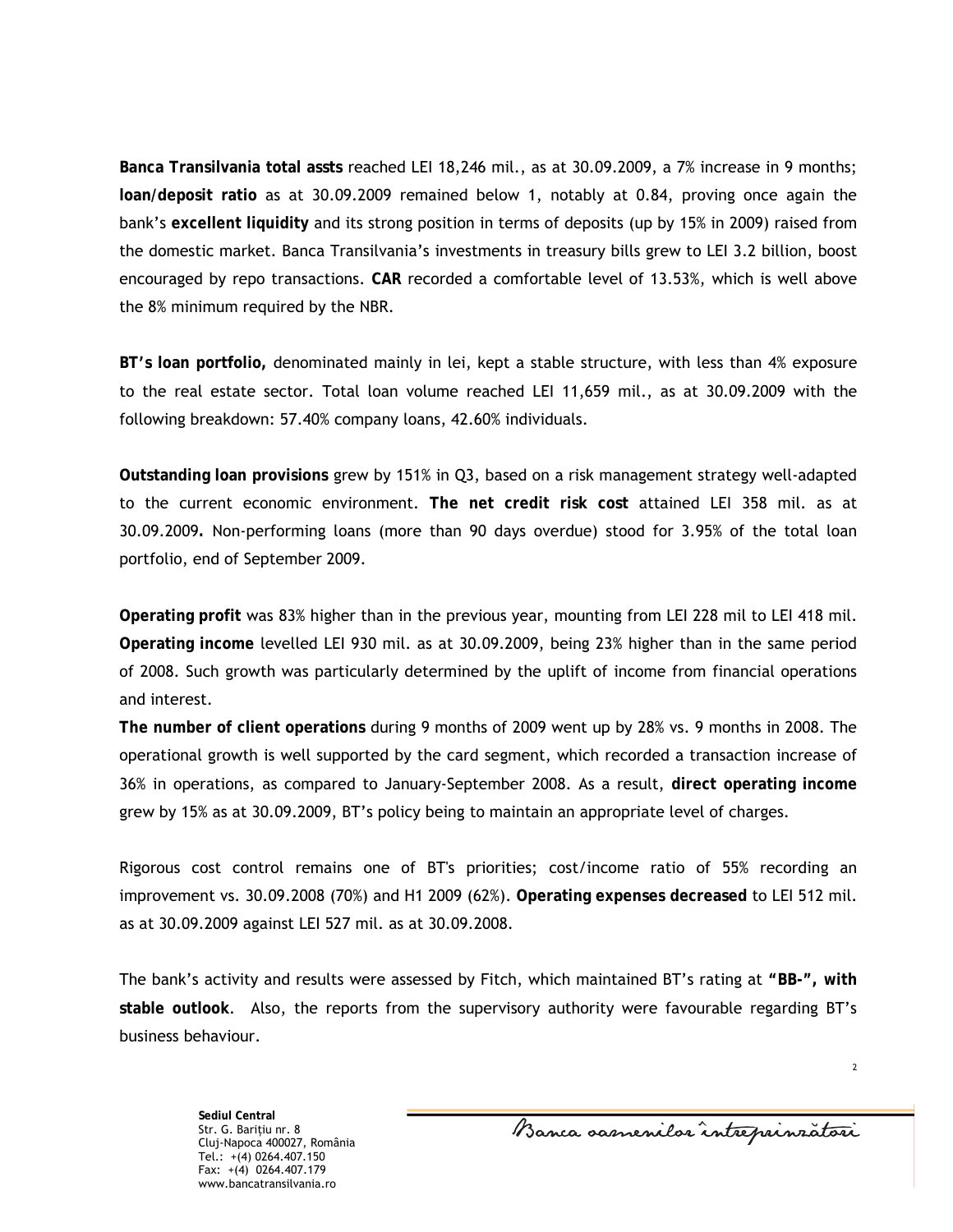**II. More customers; development of the 4 business lines; strategic partnerships; corporate social responsibility** 

**Banca Transilvania raised 150,000 new customers in the first 9 months of this year.** BT client portfolio comprises over 1,350,000 active individual and company clients, for whom the bank launched specific offers and even an Anti-crisis Platform. Moreover, Banca Transilvania is considered the bank of choice for services, according to a study entitled "The Reputation of Romanian banks" performed by CSOP. This study also revealed that BT is ranked among the first in terms of positive perception and customer loyalty.

**Development of the 4 business lines is one of Banca Transilvania prime concerns**. Regardless of whether they are individuals, corporates, SME or Healthcare Division clients, through BT's Anti-Crisis Platform new products and well-adjusted services were offered. All our business endeavors were well communicated in efficient media campaigns.

**Prima Casa program** was a real success, with over 600 granted loans totalling EUR 25 mil. Due to this outstanding achievement, the initial limit of EUR 17 mil was extended by an additional EUR 10 mil.

Together with AEGON Romania, BT launched the **Savings and Protection Plan** in September 2009, a financial solution combining the advantages of a savings account and of an insurance policy, within a customized investment program.

As for the SME offer, **the Ready Secured Loan** is by far BT's most requested product, with over 1,800 granted loans.

**Healthcare Division:** IFC expanded access to finance for private Healthcare Providers in Romania in the form of a EUR 50 mil loan granted to BT.

**Strategic partnerships** with Romanian or foreign institutions were amongst BT's priorities. Special projects were launched together with IFC, Loan Guarantee Fund for SMEs, AEGON Romania, Visa International and Google Corporation (marketing project). Moreover, the EBRD, as BT's major stakeholder, has provided on-going support for the bank's development strategy.

Banca samenilor intreprinzatori

3